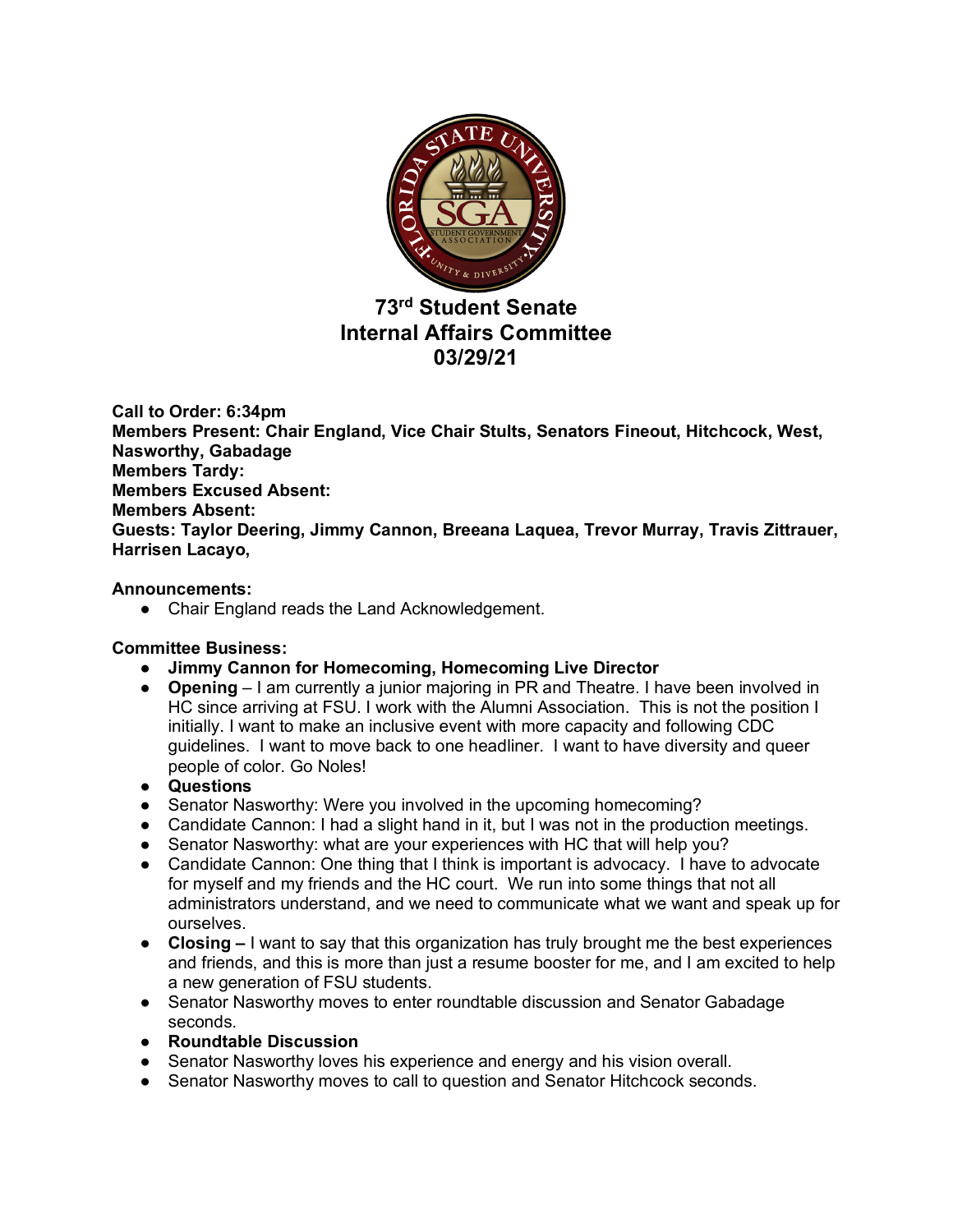- **Vote:** Unanimously passed with Stults, Fineout, Hitchcock, West, Nasworthy, Gabadage all voting in the affirmative.
- **Breeana LaQuea for Homecoming, Overall Assistant Director**
- **Opening – Just to** clarify, there are assistants below us and I would be assisting with all HC council. I am a third-year junior studying interdisciplinary studies and I did research with UROP and I was in 2018 sprit force and I am the hospitality chair currently. I also was the outreach chair. I am excited to answer any and all questions.
- **Questions**
- Senator Nasworthy asks what is something you experienced with HC that will help you?
- Candidate LaQuea: My position on outreach chair has to connect with different student agencies and groups. This familiarization has helped me, and participation has increased under my position.
- Senator Gabadage asks her to elaborate on including as many people as possible.
- Candidate LaQuea: A big part of involving as many people as possible and I think this requires communication skills and involving different members of the community. We will start this quickly.
- **Closing**: Thank you for this opportunity and your time and asking questions.
- Senator Nasworthy moves to enter roundtable discussion, Vice Chair Stults seconds.
- **Roundtable Discussion**
- Senator Nasworthy says she is experienced and is great for this role.
- Senator Nasworthy moves to call to question and Vice Chair Stults seconds.
- **Vote:** Unanimously passed with Stults, Fineout, Hitchcock, West, Nasworthy, Gabadage all voting in the affirmative.
- **Taylor Deering for Homecoming, Overall Director**
- **Opening –** Hello everyone, I am a junior majoring in HR management and engineering. I am excited to be here. My first semester here I came to FSU as a freshman and served as creative chair and I currently serve as operations director. HC has transformed my FSU experience and I am honored to be considered.
- **Questions**
- Senator Nasworthy asks what the biggest hurdle was.
- Candidate Deering: This position is usually 6 months, but it has been 1.5 years for me. The pandemic has changed all the person capacities and safety protocols. The biggest thing is being flexible and moving forward.
- Senator Hitchcock asks what personal quality or experience can help you.
- Candidate Deering: Communication is key, and it is important to talk to students and others to hear what they have to say.
- Senator Nasworthy asks what she wants to see for HC in the fall
- Candidate Deering: I have been in my position for so long and I want to improve the transition into the new role. I want to help the council in their new roles. The implementation stage is difficult, and we have been brainstorming for so long. I want to be that support system. I want to promote as much as possible for all groups and RSOs and offer many different programs with outdoor and indoor events. Thank you.
- **Closing**  Thank you for your time. I have wanted to apply to this role since my first year and I am excited to work for so many individuals. I really appreciate this opportunity.
- Senator Gabadage moves to enter roundtable discussion, Senator Nasworthy seconds.
- **Roundtable Discussion**
- Senator Nasworthy likes the experience and energy, and I am excited for Fall 2021.
- Senator Nasworthy moves to call to question, Senator West seconds.
- **Vote:** Unanimously passed with Stults, Fineout, Hitchcock, West, Nasworthy, Gabadage all voting in the affirmative.